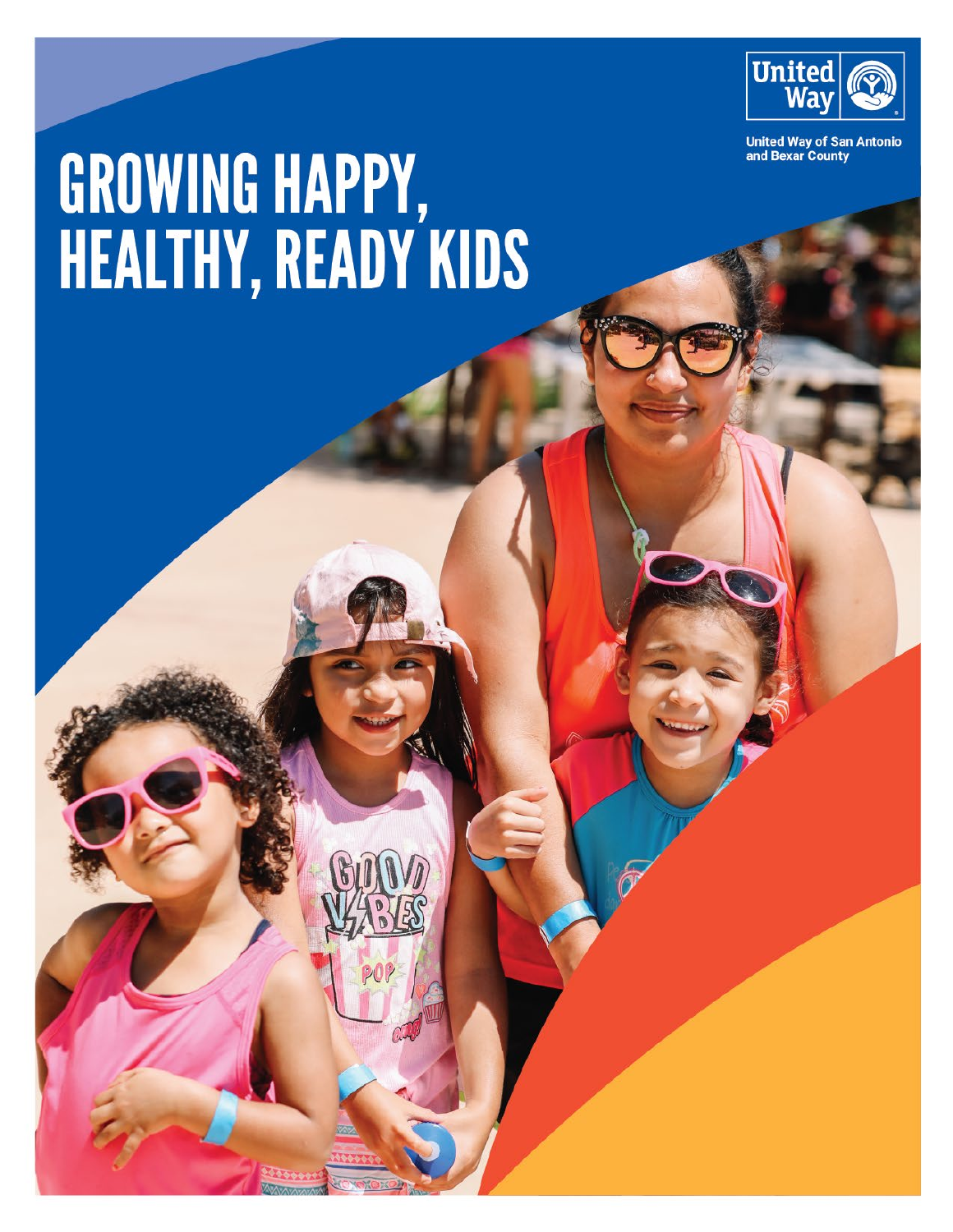# **A Commitment to Improving Child Well-Being in San Antonio The United Way of San Antonio's National Academy of Medicine (NAM) Enhanced Incubation (EI) Plan**

## Introduction

In April of 2017, the city of San Antonio and Bexar County adopted the *Bexar County Children's Agenda* (Children's Agenda) to place a particular focus on improving the lives of young children in San Antonio, Texas, by identifying three priority investment areas representing nine population level indicators. The Children's Agenda was the result of eight months of collective impact work the ReadyKidSA (RKSA) coalition began in late 2016. RKSA is a collaboration of early childhood education professionals, child development advocates, health professionals, community members, parents, and civic leaders with a vision **"to grow happy, healthy, and ready children."** The RKSA coalition is external to the United Way and represents a county-wide collective impact approach.

In the summer of 2018, United Way of San Antonio and Bexar County (UWSA) also used a collective impact approach to launch a strategic alignment process to redefine investment priorities. Groups of partners from different sectors were brought together to develop common results, strategies, and indicators for solving social problems. The groups coalesced around four Impact Council areas including Ready Children, Successful Students, Strong Individuals, and Families and Safety Net. The work began by gathering information about the opportunities to generate impact on complex social issues. Those opportunities were then narrowed to specific results, followed by the identification of population level indicators to quantify what it means to achieve the results. Finally, strategies were developed to define a series of actions or activities that must occur in order to achieve the results. In the summer of 2019, programs were funded through a competitive request for proposals process to implement the selected actions and activities.

UWSA's National Academy of Medicine (NAM) Enhanced Incubation (EI) Plan includes the early childhood component of UWSA's strategic planning process, which focuses on the efforts of the Ready Children Impact Council (RCIC) and its work to reduce child abuse and increase access to prenatal care. The *Bexar County Children's Agenda* served as the foundation for this area of emphasis, framing the RCIC's menu of investment options. RCIC is internal to United Way and is comprised of a multisector group of volunteers tasked with managing UWSA's investments; combined with a group of partner agencies who are funded to implement programs and activities focused on early childhood.

The collective impact work of RKSA and RCIC are aligned with UWSA's mission to increase the organized capacity of people to care for one another. To that end, UWSA will continue to serve as the backbone support for both RKSA and RCIC to impact the two population indicators: 1) the number of confirmed victims of child abuse or neglect per 1,000 children and 2) the percentage of pregnancies receiving late or no prenatal care. As both groups are at different phases in their respective work, the NAM EI Plan is reflective of their respective implementation timelines.

Disclaimer: Community teams own all aspects of Community-Driven Health Equity Action Plans. While this plan was created<br>using the National Academy of Medicine (NAM) model for developing Community-Driven Health Equity Actio *collaboration with the NAM Culture of Health Program, it is solely a product of the United Way of San Antonio and Bexar County.*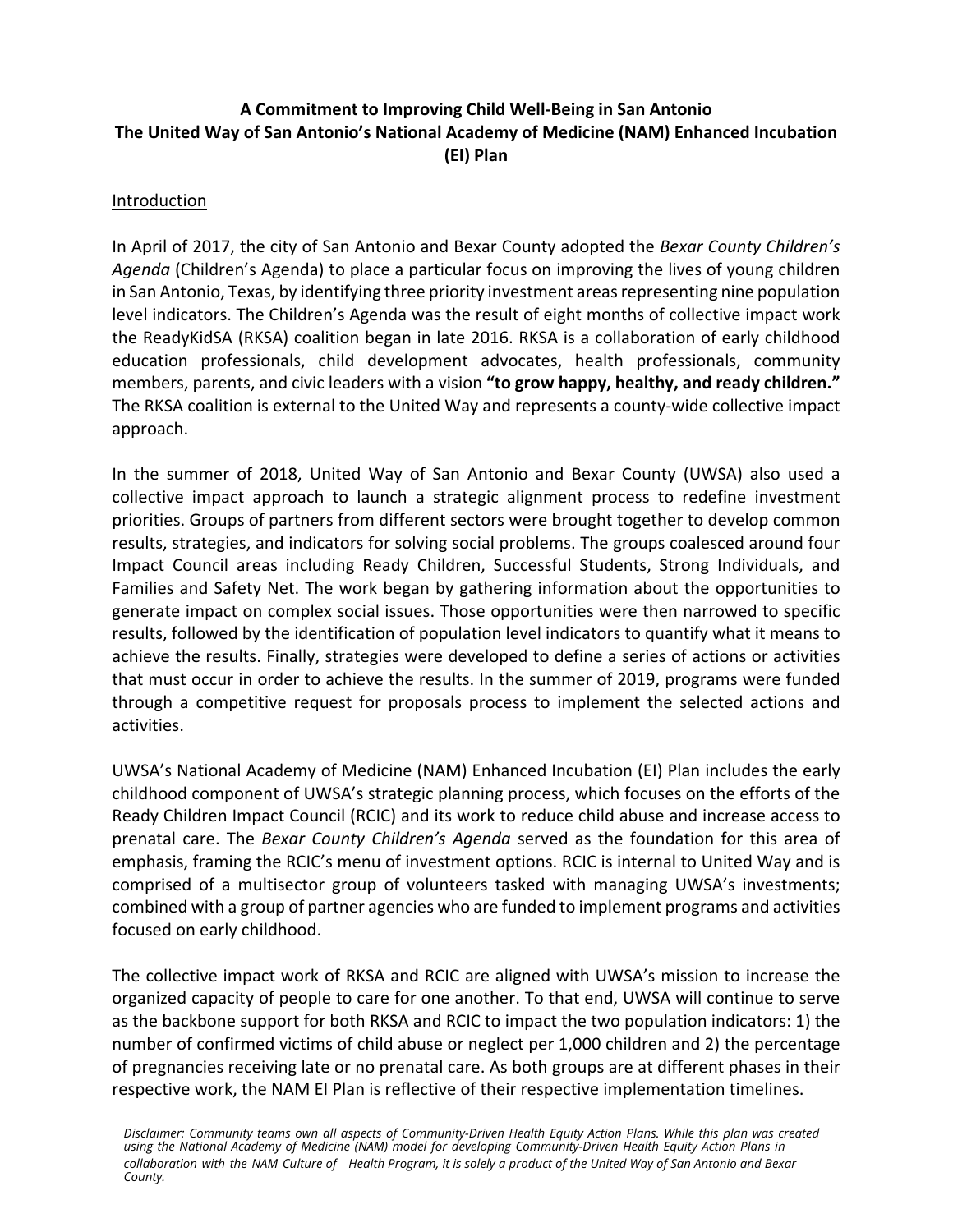## Why this work matters (Community Context)

RKSA identified the following top three social change issues negatively impacting young children and families in San Antonio: (1) the lack of safety and stability for children, (2) the poor health and well-being of young children, and (3) the lack of quality early childhood education opportunities. These issues informed RKSA's vision: "to grow happy, healthy, and ready children."

## *Happy: Safety and Stability*

The safety and stability of all children remains a priority concern in San Antonio. Data reviewed during the development of the Children's Agenda indicated that the rate of confirmed child abuse cases had declined from 13 victims per 1,000 children in 2012 to 9 victims per 1,000 children in 2016. However, this declined rate has two key limitations: it is dependent on people reporting abuse, and it relies on the resources available to investigate reports. Household stressors such as persistent poverty, lack of childcare, domestic violence, and substance abuse impair a family's ability to nurture and protect their children. Nearly one out of four children (23.4%) are food insecure. An estimated 11% of families with children 0 to 17 experience employment instability, and that figure doubles for female-headed households. Families with unstable and/or insufficient incomes may feel shame in seeking assistance, and the complexities of the eligibility requirements for the various subsidy programs create barriers for families trying to meet their children's needs. A growing chasm of income segregation exacerbates this situation for many San Antonio families.

A review of the environment and living conditions of San Antonians included the Health Collaborative's 2016 *Bexar County Community Health Needs Assessment Report (CHNA).* The Collaborative is a network of citizens, community organizations and businesses focused on improving the health status of the community through collaborative means. The CHNA collects local data and presents it in a manner to challenge how we think about and work to improve the community's health and well-being. The 2016 CHNA states that "fundamental social determinants of health like poverty and educational attainment remain stubbornly unchanged. Some, like income inequality and segregation, are getting worse, and Bexar County's income inequality now resembles that of China and the Dominican Republic."

## *Healthy: Health and Well-Being*

With regard to the health and well-being of young children, an estimated 36.6% of pregnancies in Bexar County receive late or no prenatal care. Mothers who do not receive prenatal care are three times more likely to give birth to a low-weight baby, and their baby is five times more likely to die. Lack of education, insurance constraints, and transportation issues are key contributing factors to mothers' lack of prenatal care. While nearly 94% of children have health insurance coverage, problems with consistency of coverage due to benefit cliffs, lack of transportation, and co-pay costs for prescriptions disrupt the quality of healthcare that children in Bexar County receive. An estimated 8.4% of kindergartners in San Antonio are "vulnerable" in the emotional maturity domain as measured by the Early Development Instrument (EDI). The EDI is a validated population-based measure of how prepared, or ready, young children are to enter kindergarten. The EDI measures five domains of early childhood development including: physical health and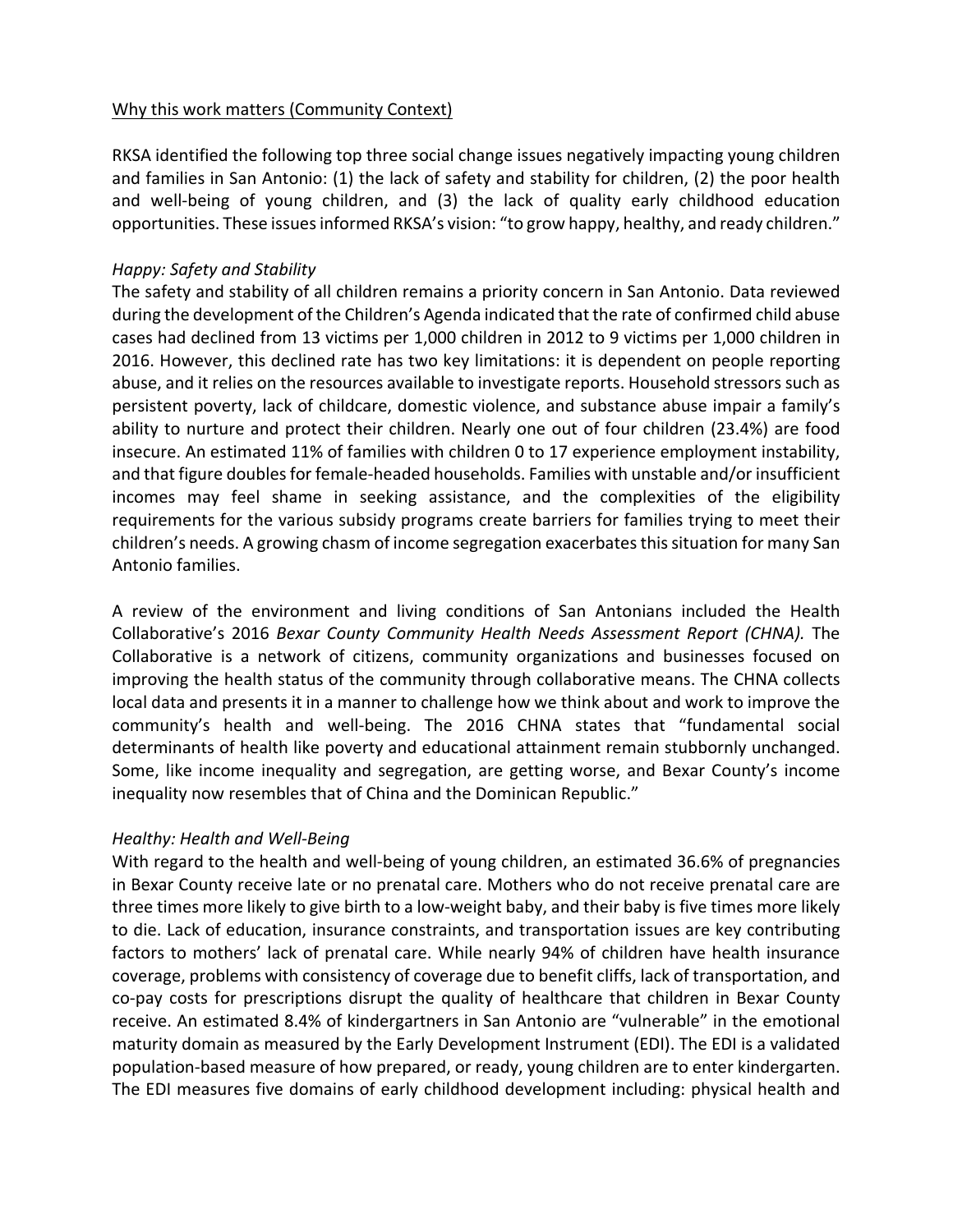well-being, social competence, emotional maturity, language and cognitive development, and communication skills and general knowledge. Social emotional development is how young children feel about themselves, how they behave, and how they relate to people close to them. There is strong evidence linking social emotional health in the early childhood years (birth to 6) to subsequent school success and health in preteen and teen years, and to long-term health and well-being in adulthood. Early exposure to trauma, stigma associated with mental health programs, and difficulty navigating and/or finding social support and resources impede the healthy development of young children. UWSA partners with the University of California at Los Angeles to aggregate and map school readiness data in San Antonio on an annual basis.

## *Ready: Quality Early Childhood Opportunities and School Readiness*

To launch children onto a path that will allow them to achieve their full potential, it is critical that children have access to enriching early childhood experiences. Only 24% of children in San Antonio are considered "very ready" for kindergarten, according to 2017 EDI results. Only 29.5% of licensed childcare centers in San Antonio hold one or more accreditations, prompting serious questions about the quality of the majority of the childcare centers in this community. Furthermore, according to the US Census, less than half of all 3 and 4 year olds in San Antonio are enrolled in a public or private early childhood education program. Participation in high-quality early childhood care and education programs can have positive effects on children's cognitive, language, and social development, particularly among children at risk for poor outcomes. Highquality programs do not just meet the basic needs of children, but also provide opportunities for meaningful learning activities and language development, and work to foster close, caring relationships between children and their caregivers – parents and teachers alike.

#### What we want to achieve (Focus areas and goals)

UWSA is focusing on two primary areas to improve the well-being of children ages 0 to 8: 1) preventing child abuse and 2) increasing access to prenatal care. No one entity can tackle these larger issues; therefore, UWSA is relying on its ability to collaborate and convene partners to address these areas.

Three goals will help reach our vision:

- 1. Facilitating a collective impact process that supports the RCIC to manage the administration of funds and implementation of programming for the next five years.
- 2. Deepening the use of the Results Based Accountability (RBA) framework to inform the direction of UWSA funding strategies. The RBA framework is a facilitation tool that can be used to facilitate a data-driven, decision-making process.
- 3. Embedding the knowledge of the social determinants of health (SDoH) into the collective impact approach, used by both RCIC and RKSA, by ensuring that partners have a strong understanding of the root causes of child abuse and lack of access to prenatal care.

To reach maximum impact in these priority areas, collaborative efforts must be rooted in a strong understanding of the SDoH, and how these determinants directly impact a family's ability to provide a safe and nurturing environment for their children. The definition of the SDoH provided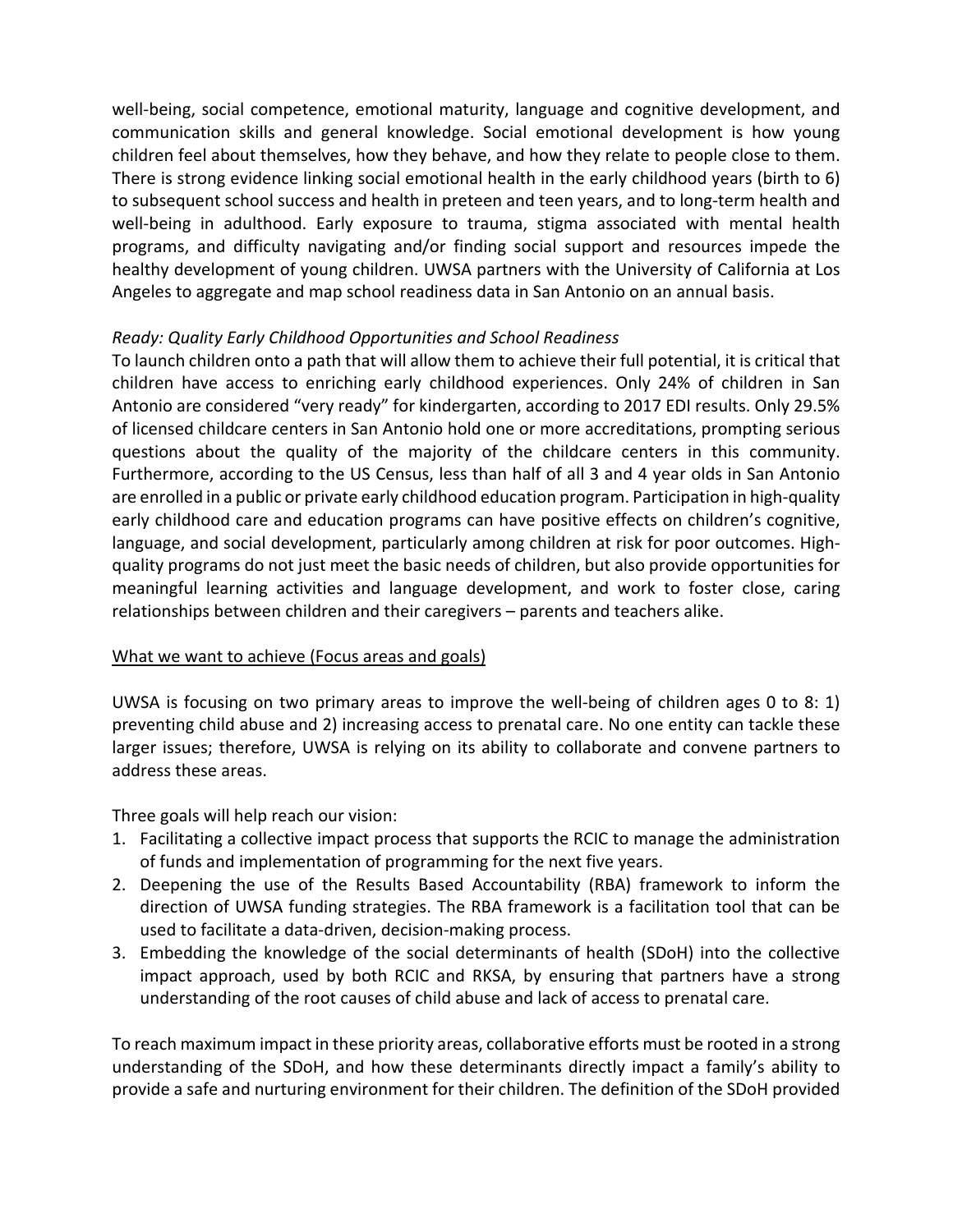in the National Academy of Sciences, Engineering, and Medicine *Communities in Action: Pathways to Health Equity* report will be used as the basis for this understanding.

## Report Recommendations of Focus

In addition to the social change issues identified by RKSA, this plan is guided by two primary recommendations from the *Communities in Action: Pathways to Health Equity* report, released by the National Academies of Science, Engineering, and Medicine in January 2017.

Recommendation 7-1: Foundations and other funders should support community interventions to promote health equity by:

- Supporting community organizing around important social determinants of health;
- Supporting community capacity building;
- Prioritizing health equity and equity in the social determinants of health through investments in low-income and minority communities.

[Recommendation 7-5:](https://www.nap.edu/read/24624/chapter/2) Public health agencies and other health sector organizations should build internal capacity to effectively engage community development partners and to coordinate activities that address the social and economic determinants of health. They should also play a convening or supporting role with local community coalitions to advance health equity.

With a history of funding health and human services, serving as a backbone organization, and a convener of partners in our community, UWSA selected these two recommendations as they best fit the way in which we approach our work. These recommendations support the UWSA's investments in target areas representative of low-income and/or minority communities and our role as a convener of multisector groups working toward shared results.

## How we can achieve our vision and goals (Part One): Leveraging our partnerships to advance progress (Community Opportunities and Stakeholders)

UWSA can leverage its history and practice of convening strong multi-sectoral partnerships to achieve the goals of the NAM EI Plan. UWSA's key leadership, volunteers, and stakeholders support and value the RKSA collective impact work. UWSA's direct investments into the RCIC ensure funding goes toward activities and actions designed to impact child abuse and access to prenatal care, two indicators selected from the *Bexar County Children's Agenda*. Therefore, UWSA will use this opportunity for the SDoH to inform our collective impact work and increase the capacity of the volunteers and agencies represented on the RCIC in the framework. The increased capacity will help to deepen our understanding of the complexity of issues families in our community face, identify gaps in service delivery, and refine strategies as necessary.

Part of UWSA's development and support of multi-sector collaboration includes periodically evaluating who is missing from the table and conducting ongoing outreach efforts to ensure those stakeholders necessary to achieving a result are invited to participate. For example, UWSA engaged a cohort of Community Health Workers specializing in childhood obesity as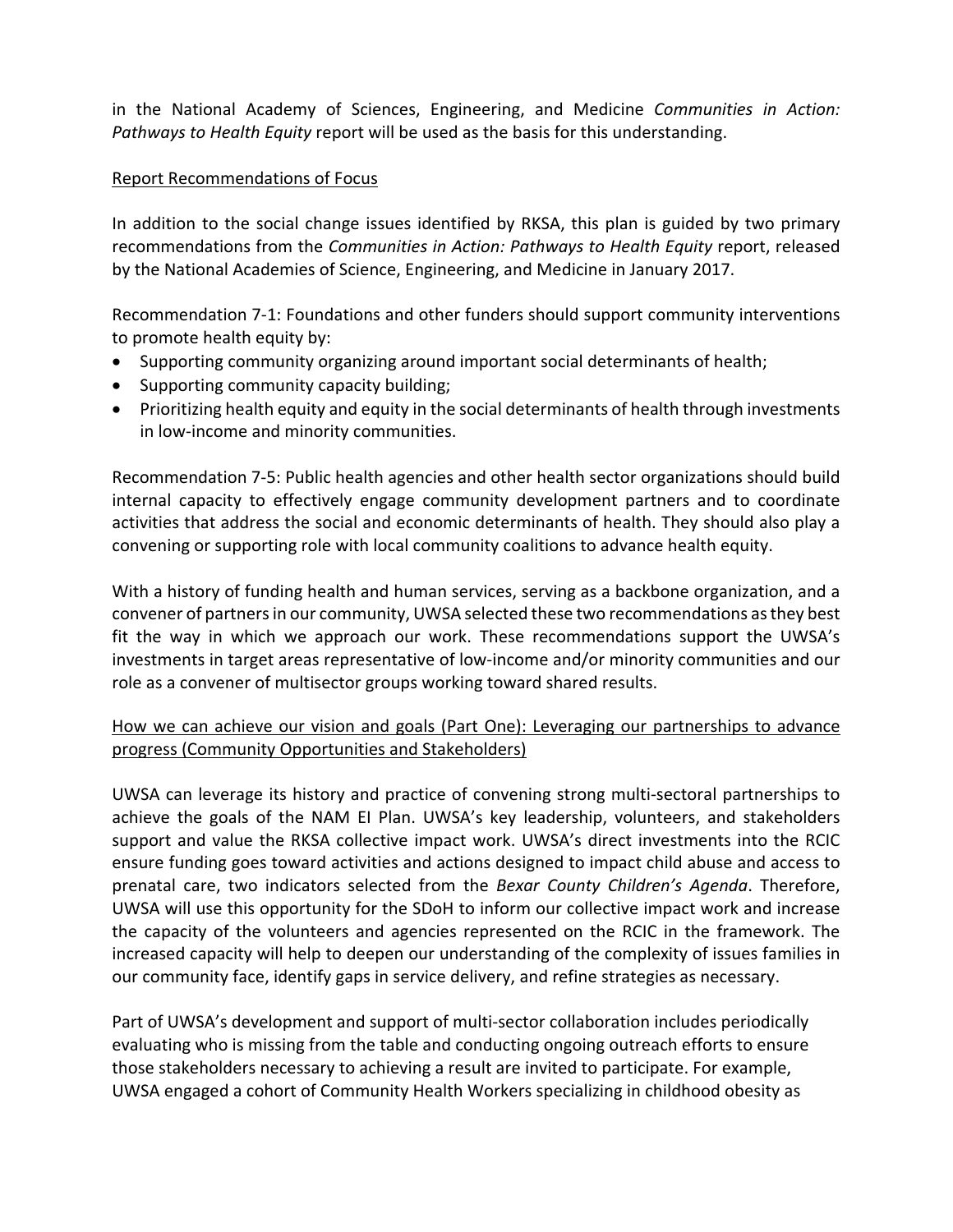volunteers on the RCIC to ensure residents' voices are included. However, few if any residents, parents, or recipients of community resources are currently participating in RCIC. UWSA will actively work to secure their involvement to ensure their voices are included in further development and implementation stages of the work.

UWSA will ask for a variety of levels of engagement from stakeholders. The NAM EI extension team includes staff of UWSA and a volunteer that works for Child Protective Services who serves on both the RCIC and RKSA. The UWSA staff team meets bi-weekly and the volunteer representative from RCIC and RKSA is briefed on a monthly basis. Since RCIC is responsible for overseeing the UWSA's investment in the two focus areas, funded agencies will meet on a monthly basis and the volunteer group will meet with these agencies once per quarter. These meetings will provide the opportunity to facilitate the collective impact strategy, increase knowledge around the SDoH, monitor progress, and identify areas for course correction.

## How we can achieve our vision and goals (Part Two): Overarching Strategies and Tactics

Our overarching strategies and tactics are based on the RBA framework and the following process will be used to accomplish the stated goals.

# **Goal 1: Facilitating a collective impact process that supports the RCIC to manage the administration of funds and implementation of programming for the next five years.**

- Facilitate meetings focused on generating and sustaining action through the use of the RBA. This includes developing meeting agendas designed to move talk to action by:
	- o Restating intended results for the group and the specific meeting,
	- o Displaying population-level indicators targeted for impact (child abuse reports and access to prenatal care), and
	- $\circ$  Having ongoing discussions around both performance and human experience data, missing constituencies or partners, and adjustments to the originally stated action plan.
- Using a data review process that asks the following questions related to performance management of programs, agencies and systems:
	- o How much service did we deliver?
	- o How well did we deliver it?
	- o How much change did we produce?
	- o What quality of change did we produce?
- Conducting a monthly review of performance metrics and human experience data
	- $\circ$  This data will be collected from UWSA-funded agencies that implement programs to reduce the incidence of child abuse and increase access to prenatal care.
- Conducting a quarterly review of performance measurement data, successes, and challenges experienced by programs during the prior quarter.
	- $\circ$  The review may present opportunities for shared learning experiences and problemsolving.
- Conducting an annual review of performance measurements and population-level data.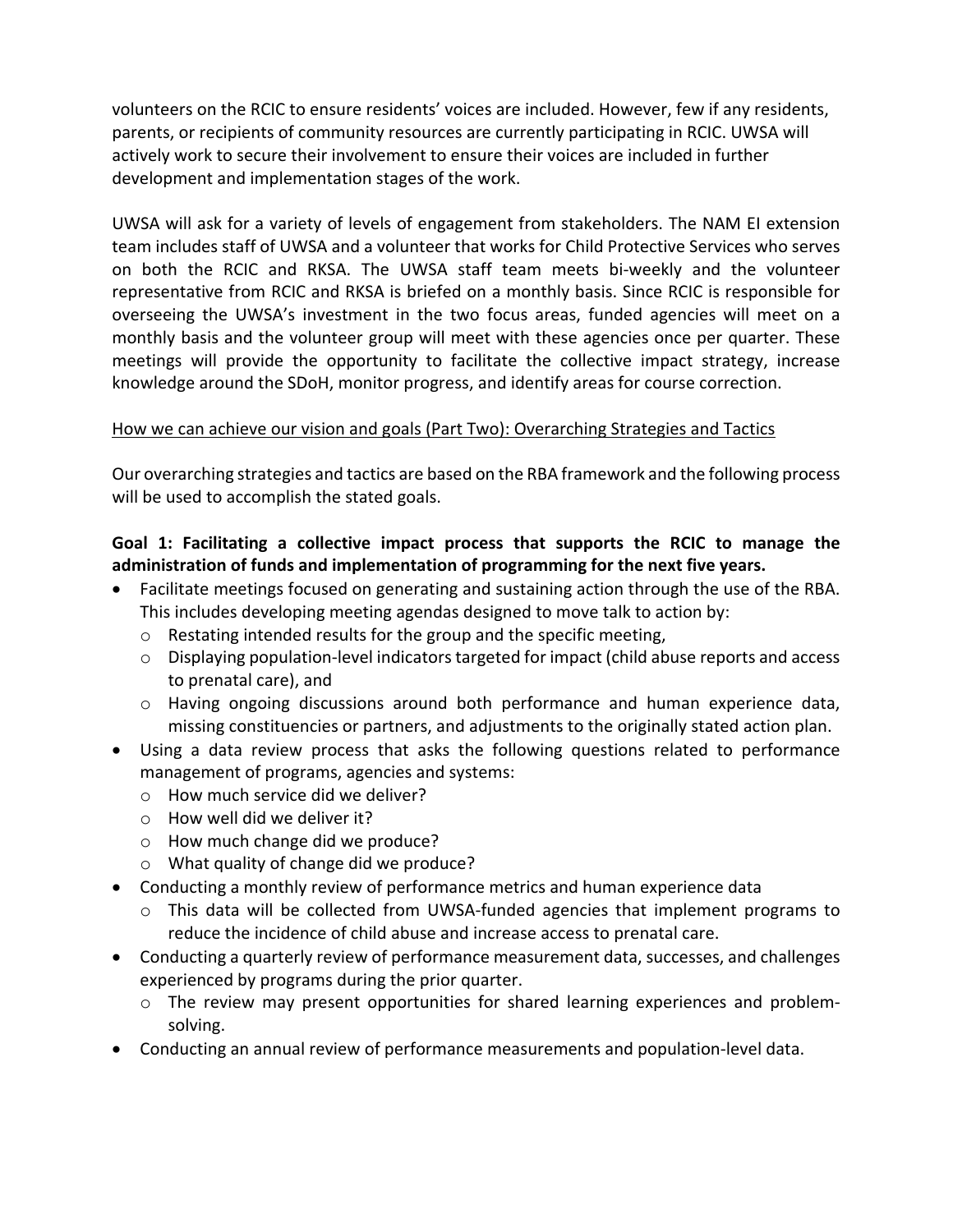- o This review will determine if UWSA's strategies had an impact on two population-level indicators, including 1) the number of confirmed victims of child abuse or neglect per 1,000 children and 2) the percentage of pregnancies receiving late or no prenatal care.
- o If necessary, the review will allow UWSA to make recommendations for course correction.
- Building ongoing relationships with the community to support, inform, and collaborate on this work.
	- o UWSA will develop a presentation protocol to identify guest presenters that can focus on issues related to and aligned with the RCIC and RKSA efforts.
	- o These presentations are embedded in the arc of learning referenced in the development timeline below.

# **Goal 2: Deepening the use of the RBA Framework to inform the direction of UWSA funding strategies.**

During RCIC meetings, partners will deepen the use of the RBA framework to support the collective impact work by participating in the following:

- Collaborating with UWSA to better understand our community's most pressing needs through an equitable results framework, Results Count™, which helps leaders develop and execute plans to achieve better and more equitable results. An internal Results Count™ team will host a webinar to answer questions and walk through the results accountability and equity sequence.
- Using RCIC strategy(ies) and indicator(s) as the focus for their year's work. The primary result will be to have RCIC working in high action and high alignment as well as performing against shared performance measures. High action and high alignment represent one of four quadrants of aligned contribution, and operating in this quadrant is indicative of groups that are working in authentic agreement toward a shared purpose and meaning.

# **Goal 3: Embedding the knowledge of the SDoH into the collective impact approach, used by both RCIC and RKSA, by ensuring that partners have a strong understanding of the root causes of child abuse and lack of access to prenatal care.**

UWSA's strategies will be reviewed through the lens of the SDoH as recommended in the section of the *Communities in Action: Pathways to Health Equity* report focused on how philanthropy can engage in promoting health equity. This includes the following:

- Review established RCIC strategies through a SDoH lens to determine how each strategy supports efforts to address the SDoH and where there are gaps in our approach.
- Utilize the RCIC to bring together funded partners and community volunteers (including residents) to better understand how the SDoH impact the families enrolled in RCIC programs.
- Provide training and a safe discussion space for RCIC and RKSA members to address the SDoH to achieve equitable outcomes for families and the community.
- Explore opportunities to increase awareness around the SDoH within UWSA and with other local collaboratives.

The elements of the NAM EI Plan were integrated into UWSA's Strategic Alignment plan. As a result, the timeline for implementation includes the first phase of the strategic alignment process, which began in July 2019. The following milestones were developed through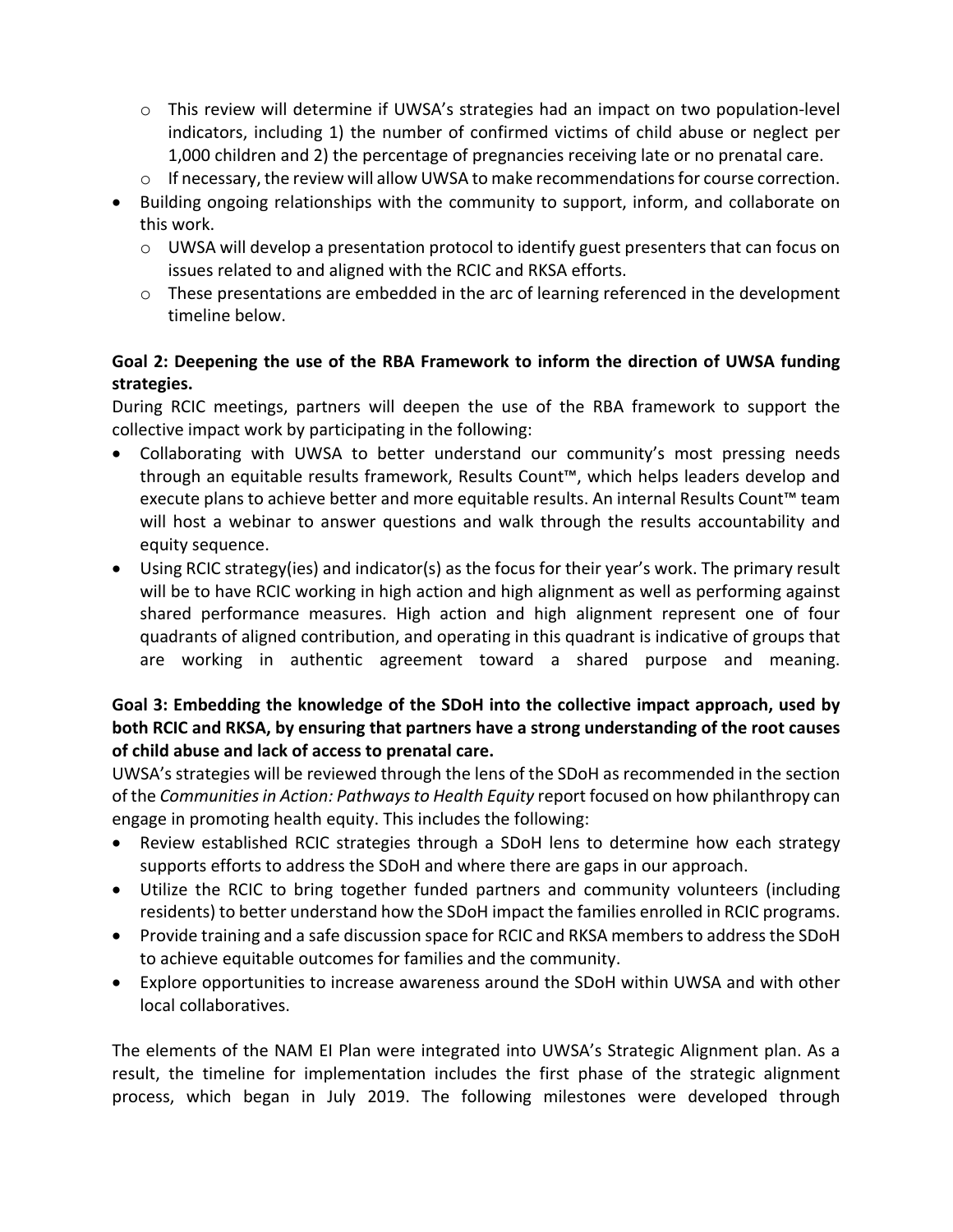conversations with the local extension team and information gleaned from in-person NAM meetings and discussions with NAM-affiliated advisors.

#### MILESTONES FOR READY CHILDREN IMPACT COUNCIL/INTERNAL (RCIC):



## **PHASE I: Fall 2019 (August – December 2019): Establishing a Framework**

UWSA launched the RCIC, which united partners, volunteers, and grant-funded programs, in coordination with the development of this NAM EI plan. UWSA developed an arc of learning, an outline of tools and skillsets, for the first full year of investment implementation. RCIC-funded programs operate on a July 1 – June 30 fiscal year; as a result, the first two quarters of the arc of learning will occur in 2019 (Phase I), with the incorporation of the SDoH beginning in 2020 (Phases II and III). Phase I will serve as an opportunity to lay the groundwork for plan implementation. Partners agreed to commit to a minimum of four hours per month in a combination of meetings, webinars, and trainings. The meeting series occurs on a monthly basis and focuses on the following:

## • **Quarter 1 (July – September 2019): Introduction to the Results Count™ Journey and Learning Who's in the Room**

Partners joined as a group and worked to strengthen their understanding of and facility with the basic results accountability and equity sequence that Results Count™ uses to help leaders develop and execute plans to achieve better and more equitable results. This quarter's meetings focused on the first segments in the Results Count™ sequence: the theory of aligned contributions; the language of results based accountability; differentiating work at the whole population and program population levels; developing both technical and adaptive skills; and setting the stage for trust-building among the partners. These descriptions and concepts outlined below are based on Annie E. Casey Foundation's Results Count™, Results-Based Accountability™, and *Results Based Facilitation*.

The RCIC membership will have a deep understanding of these tools and skillsets:

- 1. Theory of Aligned Contributions (Results in the Center) The Theory of Aligned Contributions posits that population level changes are most likely to occur if a core group of multi-sector, cross-agency leaders not only respond to a call to action, but also take aligned actions at scope and scale towards a result.
- 2. RBA 101/Performance Measures An overview of the RBA framework including a discussion of performance measures as a means of ensuring organizations and programs are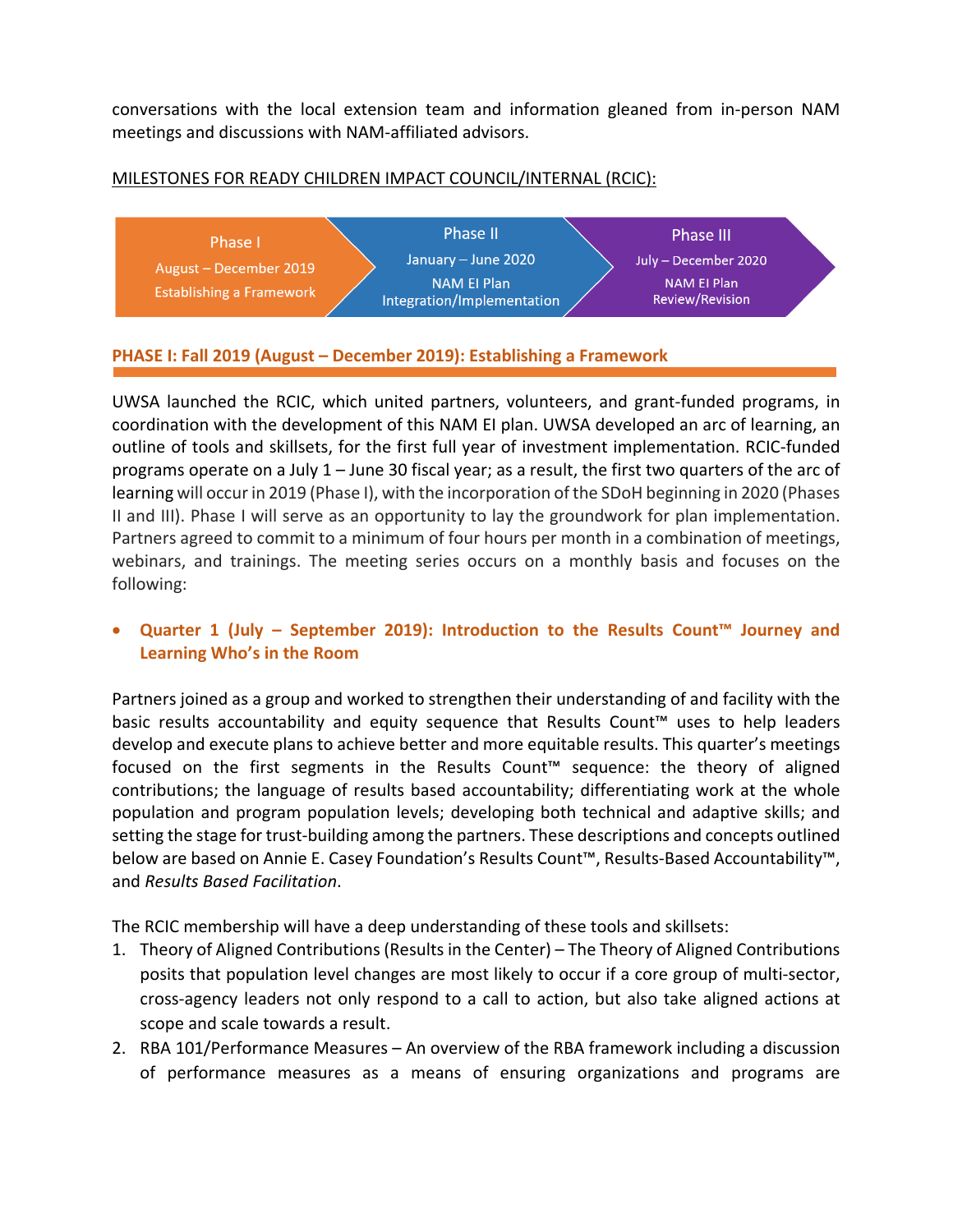accountable for those they serve. The focus is on whether clients are better off as a result of receiving the service and if the services were provided in an effective and efficient manner.

3. Myers-Briggs Type Indicator® (MBTI) – A personality assessment which provides a theoretical framework for understanding individual personality preferences and differences. RCIC Members will learn how leaders can use MBTI awareness to help people understand their own thought processes and the thought processes of others. This awareness allows leaders to better understand and modify workplace culture, strengthen team dynamics and cope with change.

# • **Quarter 2 (October – December 2019): Internalizing the Results Count™ Accountability and Equity Sequence**

To begin discussions around alignment toward deeper contributions and leveraging strengths, partners will create a high action/high alignment map charting their alignment building off the theory of aligned contributions from Quarter 1.

The RCIC will have a deep understanding of these tools and skillsets:

- 1. Iceberg/Mental Models A mental model is an explanation of someone's thought process about how something works that helps shape behavior and define an approach to solving problems or completing tasks. Understanding mental models helps leaders address disparities and the inequitable distribution of opportunity.
- 2. High Action/High Alignment Mapping A tool designed to help leaders take action that is highly impactful in a manner that complements and builds on the actions of others; with a goal of understanding how the work accomplished together achieves progress toward results in an accelerated way. High action and high alignment represents one of four quadrants of aligned contribution and operating in this quadrant is indicative of groups that are working in authentic agreement toward a shared purpose and meaning.
- 3. Plan/Do/Study/Act process A process for small tests of change to deepen trust among partners and learn about the work conducted across programs.

# **PHASE II**: **Winter/Spring 2020 (January – June 2020): NAM EI Plan Integration/Implementation**

In 2020, the UWSA will refine processes based on lessons learned from the implementation of RCIC strategies. Meetings will be used as opportunities to ensure all participants can articulate shared results, indicators, and strategies; establish a safe space to discuss performance and population-level data; establish and refine meeting protocols; and begin the process of infusing knowledge of the SDoH and how they impact the work.

The meeting series outlined below builds off the preliminary work conducted in 2019. Meetings this quarter will be supplemented with discussions, trainings, and/or webinars hosted at least once per quarter focused on increasing knowledge around the SDoH and health equity, messaging, and adopting localized definitions. Trainings will feature how the SDoH are addressed at a national, city, and program level.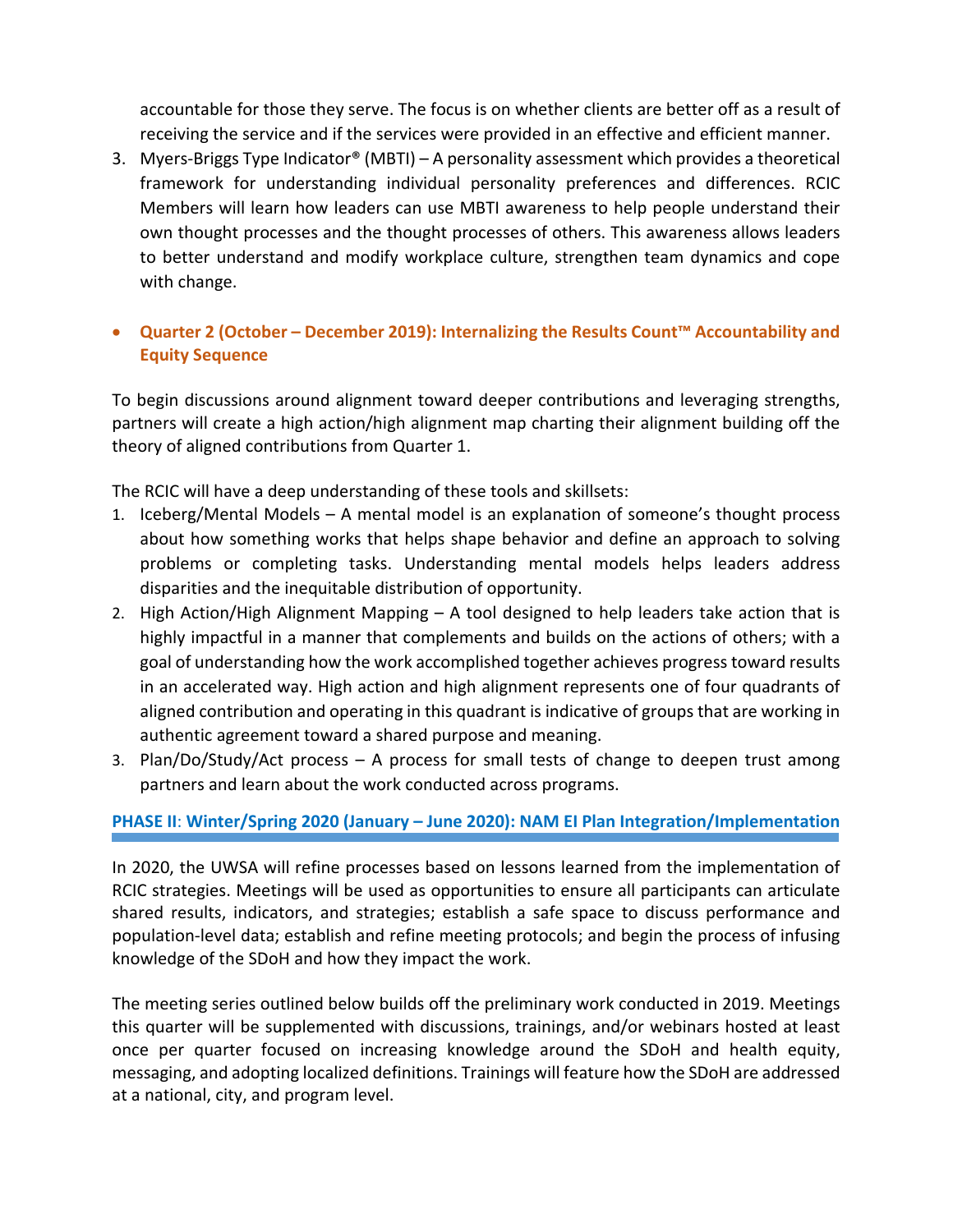## • **Quarter 3 (January – March 2020): Addressing the Adaptive Challenges that Come with Shared Accountability**

Partners will underscore the importance of identifying and helping others identify the adaptive challenges that arise when groups agree to be accountable for making aligned contributions. Using a targeted factor analysis, the RCIC will reflect deeply on how existing strategies address the most burdened populations. The RCIC will meaningfully review the data collected from its grant-funded programs to punctuate the need for aligned work.

RCIC members will have a deep understanding of the following tools and skillsets:

- 1. Targeted Factor Analysis An approach that supports the analysis of the factors contributing to the trend line for a data set, i.e., population level indicator or a performance measurement.
- 2. Shared Performance Measures A set of measures common to a collaborative group that assist in tracking progress toward a shared indicator.
- 3. Adaptive Leadership Adaptive leadership focuses on modeling and practicing a willingness to ask questions to illuminate adaptive challenges, acknowledge reality and expose threats and conflicts, let go of or change current roles, and challenge norms.
- 4. PDSA Results Members who attempted a PDSA after the training received in Quarter 2 will be asked to share their experience with the larger group for discussion.
- **Quarter 4 (April – June 2020): Developing Targeted and Universal Strategies and Moving into Aligned Action**

Partners will move into high action and high alignment with each Results/Indicator area. Agencies will rely and support each other to achieve their performance targets that in turn perform against the larger population-level indicators. By holding each other accountable for their program performance, partners will achieve greater impact and become normative in the work of the RCIC. The RCIC will develop and tweak strategies for year 2 after performing the targeted factor analysis.

RCIC members will have a deep understanding of these tools and skillsets:

- 1. High Action/High Alignment Supports the development of a common understanding and a shared commitment to achieve measurable results that matter to the collective. This includes understanding the two axes of leadership choice: high or low action, and high or low alignment, and how together they create four quadrants that highlight the possibilities of how individuals might pick up their practice of leadership at a given time and place to create aligned action towards a common result.
- 2. Strategy Development The process of identifying the overarching approach (a set of coherent actions) that has the power to accelerate achievement of results. Strategies are the method for achieving the result and should be revisited for effectiveness on an ongoing basis.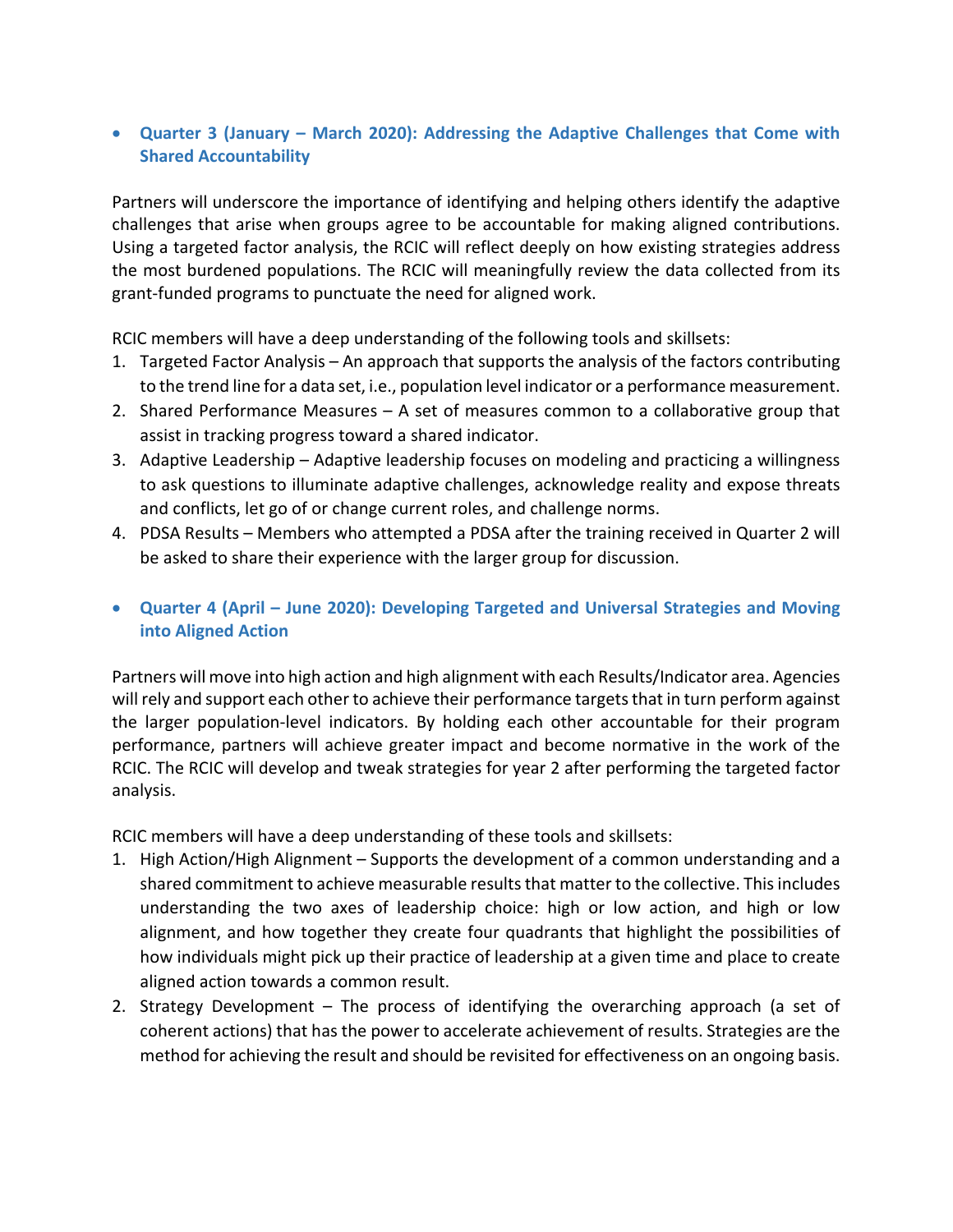## **PHASE III: Summer/Fall 2020 (July – December 2020): NAM EI Plan Review and Revision**

The remaining six months of 2020 will be used to review and revise the EI plan based on feedback from the membership of both the RCIC and RKSA. Through the use of the RBA framework, membership of both groups will be asked to participate in an annual review of performance metrics, demographic data of clients served, and population-level data collected between July and September 2020.

This review, and the accompanying facilitated discussion, will allow for plan adjustments and will help determine if UWSA's strategies had an impact on the two population-level indicators of focus: child abuse reduction and increased access to prenatal care. Recommendations and plans for course correction as necessary will be developed between October and December 2020.

#### MILESTONES FOR READYKIDSA COALITION/EXTERNAL (RKSA):

With UWSA serving as the backbone organization for the ReadyKidSA Coalition, there is an opportunity to incorporate elements of the NAM EI Plan into its work as well. This ensures there is a community coalition focused on the two priority indicators and also incorporating the knowledge of SDoH into their discussions and decision making process. As this coalition represents a broader based community effort, integrating the SDoH into their work will support sustainability and distribution of the messaging and concepts throughout the community. The phases of the work outlined for RCIC follow the same pattern for RKSA, but are slightly altered to account for the fact that they are further along in their process, having started planning and using RBA several years before RCIC.

| Phase I                                            | <b>Phase II</b>                           | <b>Phase III</b>                           |  |
|----------------------------------------------------|-------------------------------------------|--------------------------------------------|--|
| August – December 2019<br>Establishing a Framework | January - June 2020<br><b>NAM El Plan</b> | July - December 2020<br><b>NAM El Plan</b> |  |
|                                                    | Integration/Implementation                | <b>Review/Revision</b>                     |  |

#### **PHASE I: Fall 2019 (August – December 2019): Establishing a Framework**

The RKSA Coalition meets on a quarterly basis focusing on one of the areas outlined in our "growing happy, healthy, and ready children" vision. The November 2019 meeting focused on the programs aligned with the "happy" area, including those strategies designed to improve the safety and stability of children. The agenda included a panel of experts discussing successful strategies for child abuse prevention; an update on the status of participating in the NAM EI project; a discussion on messaging developed at the October 2019 NAM in-person meeting; and a discussion to establish a sub-committee focused on the SDoH.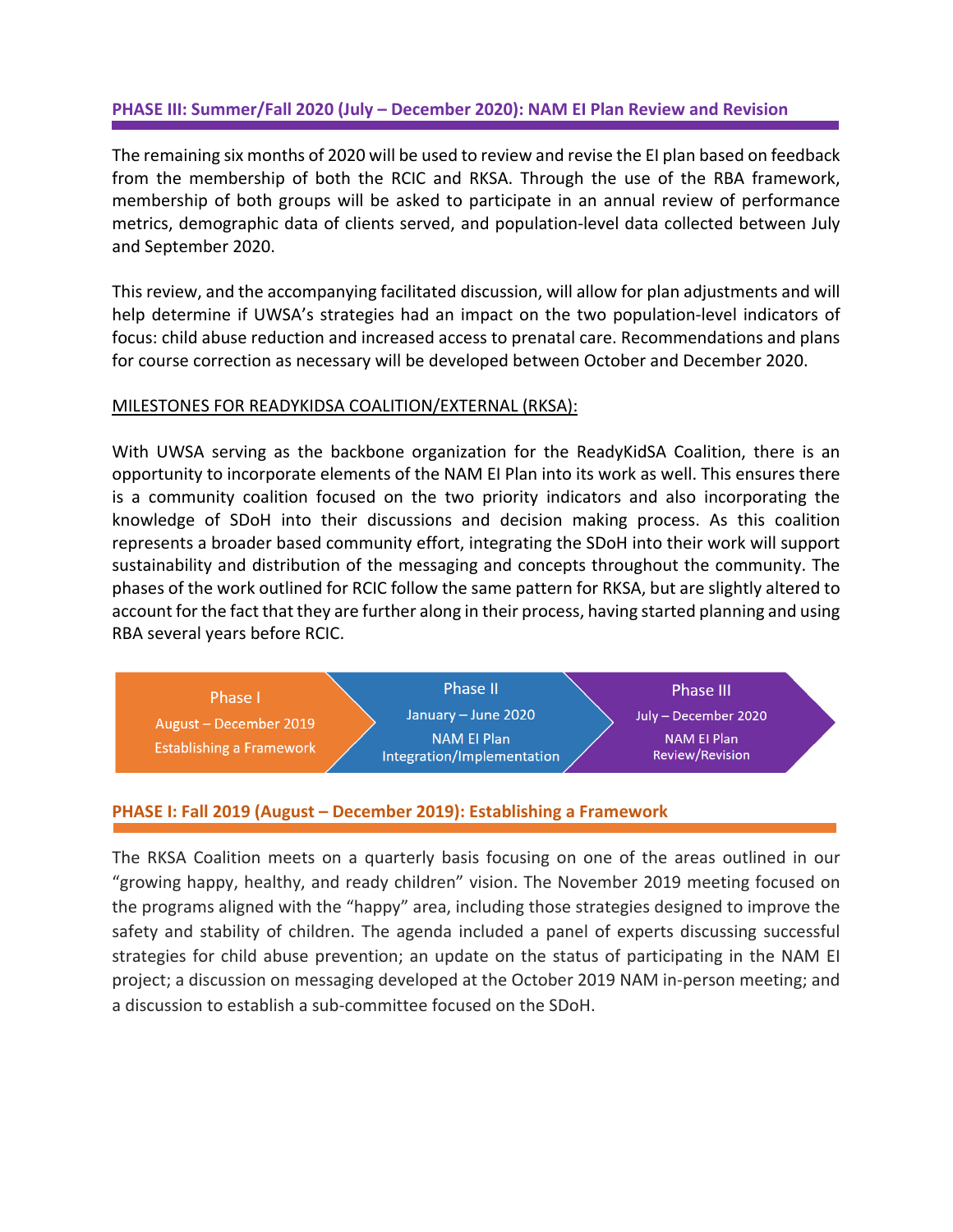## **PHASE II**: **Winter/Spring 2020 (January – June 2020): NAM EI Plan Integration/Implementation**

During the first two quarters of the year, the RKSA Coalition will be involved in the following activities.

- **Quarter 3 (January – March 2020):** This quarter, the Coalition meeting will focus on the subarea of "healthy" including strategies that support the health and well-being of children. The meeting will include an update on the UWSA investment in prenatal care, children with disabilities, and Family Connects(a community-wide nurse home visiting program for parents of newborns). The SDoH subcommittee formed in Fall 2019 will also give an update on their work; we will discuss a high level overview of the final version of the NAM EI Plan; preliminarily review messages developed at the October 2019 meeting of the NAM Culture of Health Program; and offer an update on UWSA's investments in "healthy" strategies, including the UWSA prenatal care program.
- **Quarter 4 (April – June 2020):** This quarter's meeting will be focused on the "ready" sub area and include an update on kinder-readiness assessment data. Additionally, an update will be included on the work of the subcommittee along with a panel on SDoH and how it is being addressed at a national, city, and local program level.

#### **PHASE III: Summer/Fall 2020 (July – December 2020): NAM EI Plan Review and Revision**

The remaining six months of 2020 will be used to review and revise the EI plan based on feedback from RKSA. Through the use of the RBA framework, RKSA membership will be asked to participate in an annual review of performance metrics, demographic data of clients served, and populationlevel data collected between July and September 2020. This review, and the accompanying facilitated discussion, will present the opportunity to understand the progress of both UWSA's and the City of San Antonio's investments in population level indicators in the *Bexar County Children's Agenda*. Recommendations and plans for course correction as necessary will be developed between October and December 2020.

#### **Sustainability Plan**

In order to leverage financial and in-kind support from local partners in our community, it will be critical that our community's stakeholders strategically align their investments with the *Bexar County Children's Agenda* in San Antonio, as planned. The RBA framework utilized to build the *Bexar County Children's Agenda* is intentionally designed to produce a collective commitment and buy-in to the actions required to achieve the needed changes in early childhood in San Antonio. The results, indicators, and strategies will help to align local foundation, city, and county funding to create an aligned and shared focus on impact. All partners will need continuous access to outcomes data that will both inform program improvement and demonstrate impact for the broad range of funders supporting the work. The RKSA website, which will track the progress of the *Bexar County Children's Agenda* through a scorecard, is an essential tool to keep the momentum and funding focused on the shared vision. Greater integration using a SDoH framework will lead to a deeper and more comprehensive understanding of the factors that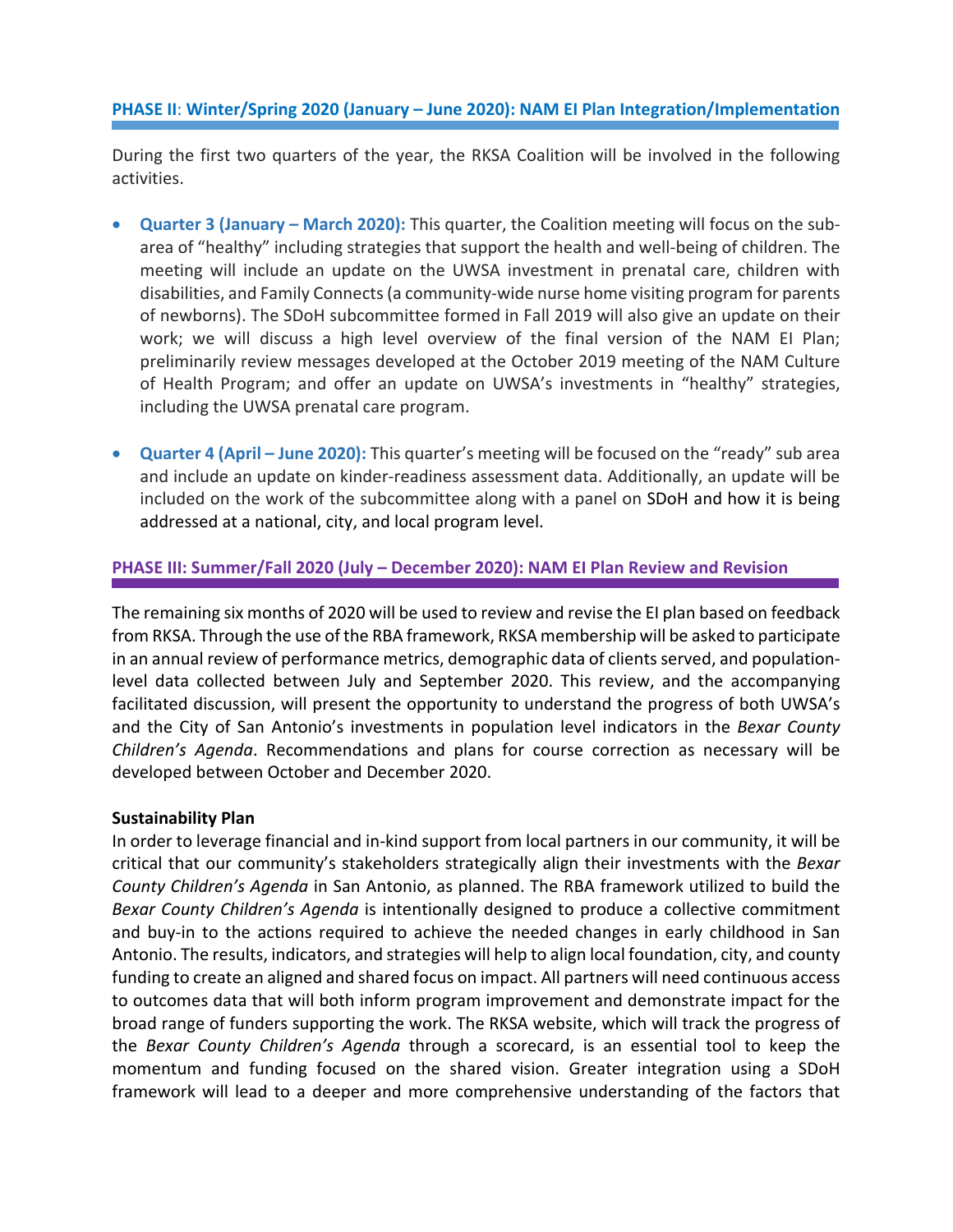contribute to vulnerability in our community. As UWSA and the city have aligned their investments with the *Bexar County Children's Agenda*, we are confident other funders will invest in matching this important work.

At the broader level, UWSA, the Kronkosky Foundation, the City of San Antonio, Bexar County, nonprofit partners, local school districts, and local donors and philanthropists have all made financial investments in the community for early childhood education and child abuse prevention. UWSA has had preliminary conversations with these groups and has verbal agreements that each partner will align their early childhood funding with the indicators and strategies that come from the RKSA work to ensure that coordination, integration, and collaboration continues beyond planning.

The City of San Antonio and other philanthropic organizations in San Antonio are also beginning to coalesce around the concepts of shared results through collective impact and the SDoH. For the fiscal year beginning in September 2019, the City's Health and Human Services Department began investing in a number of strategies identified in the *Bexar County Children's Agenda*; for the purpose of this NAM EI project, they have committed to investing \$807,290 into child abuse prevention. Additionally, the San Antonio Metropolitan Health District will be developing a strategic plan for the next four years focused on access to health services, addressing traumatic childhood events, and reducing violence using a SDoH framework.

The buy-in and support from key staff and volunteers at UWSA is crucial to this project. UWSA's executive leadership is fully supportive and relies heavily on the RKSA and RBA work that has been occurring with community partners to inform UWSA's future strategic alignment. Throughout the last three years, the experiences and lessons learned with our current Maternal, Infant, and Early Childhood Home Visiting Program grant have provided valuable insight into our grants management, data collection, and even billing processes to strengthen our work as an agency. The executive leadership at UWSA has been engaged in the RKSA coalition and the *Bexar County Children's Agenda* work and understand the importance of serving as the leader and convener for the community. The leadership at UWSA will play an oversight role with this initiative while also aligning the children and family programs funded through UWSA donor dollars to align with the indicators, solutions, and strategies created by the RKSA Coalition. The investments of time and commitment from the RKSA partner agencies is a critical partnership that UWSA will continue to support. They have committed to attend coalition meetings, align their outcomes in early childhood education, and continue to participate to ensure the work for children and families moves the needle on child well-being. UWSA will continue to provide opportunities for coalition participation in the systems change work and the programming that will be funded.

#### **Communications Plan**

UWSA's NAM EI Plan will be incorporated into current plans for both strategic alignment and the further implementation of the *Bexar County Children's Agenda*. Stakeholders from RCIC and RKSA have been informed about our participation in the NAM EI project. Key messages will be centered on increasing knowledge of the SDoH and how they impact the work around the selected focus areas of child abuse prevention and increased access to prenatal care. Further refinement of